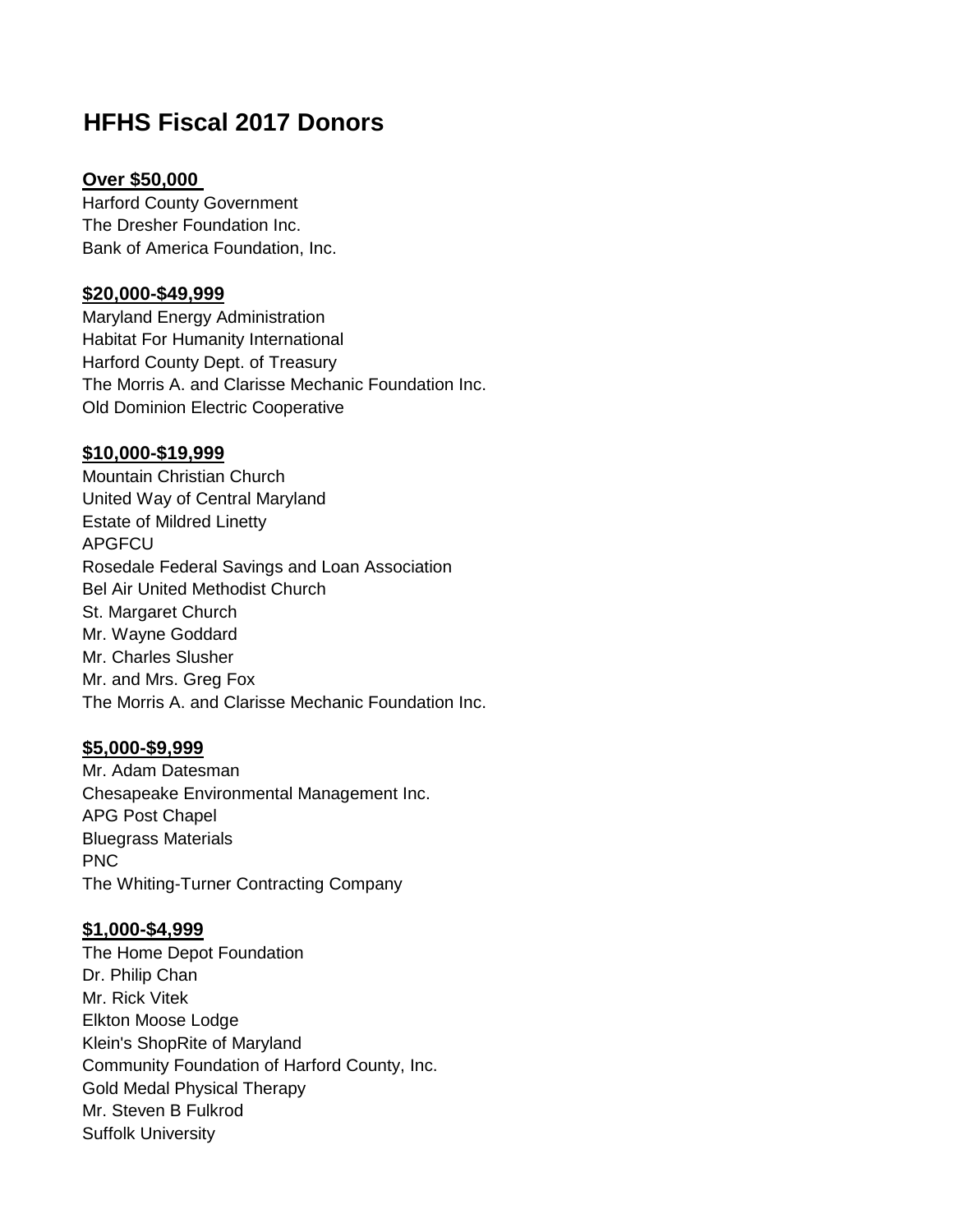Areas USA Chesapeake Bank of Maryland Church of the Holy Spirit Ms. Shirl Eller Geiger Pump & Equipment Company Hurley World Travel St. Ignatius Roman Catholic Church Mr. and Mrs. Joe and Stephanie Hurley Million Dollar Real Estate Association of Harford County West Chester University Hollywood Casino C & G Commercial Realty, LLC Dulaney Title & Escrow Goddard & Associates Fallston Presbyterian Church Mr. & Mrs. Richard Gilligan Mr. and Mrs. Bill and Karen Matthews Dr. Diane Lane Aon Foundation Battelle Eastern Science And Techology Center Mrs. Donna Chason Ms. Sarah Colenda Frito Lay Grace United Methodist Church Janes United Methodist Church Jarretsville Federal Savings & Loan Association MQC Labs, Inc. Mt. Zion Baptist Church RASAC, Inc. Mr. Todd Roesner St. Mary Anne's Episcopal Church Stewart Association Land Development, Inc. Women's 5K By the Bay

#### **\$500-\$999**

Thomas Malia Ms. Karen Blandford Mr. Edmond Elburn Anne Hottle Mr. and Mrs. Percy and Sharon Goodnow Cecil College Jensar Corporation Carpet Concepts Havre de Grace United Methodist Church Dr. and Mrs. John and Sandra Ferriter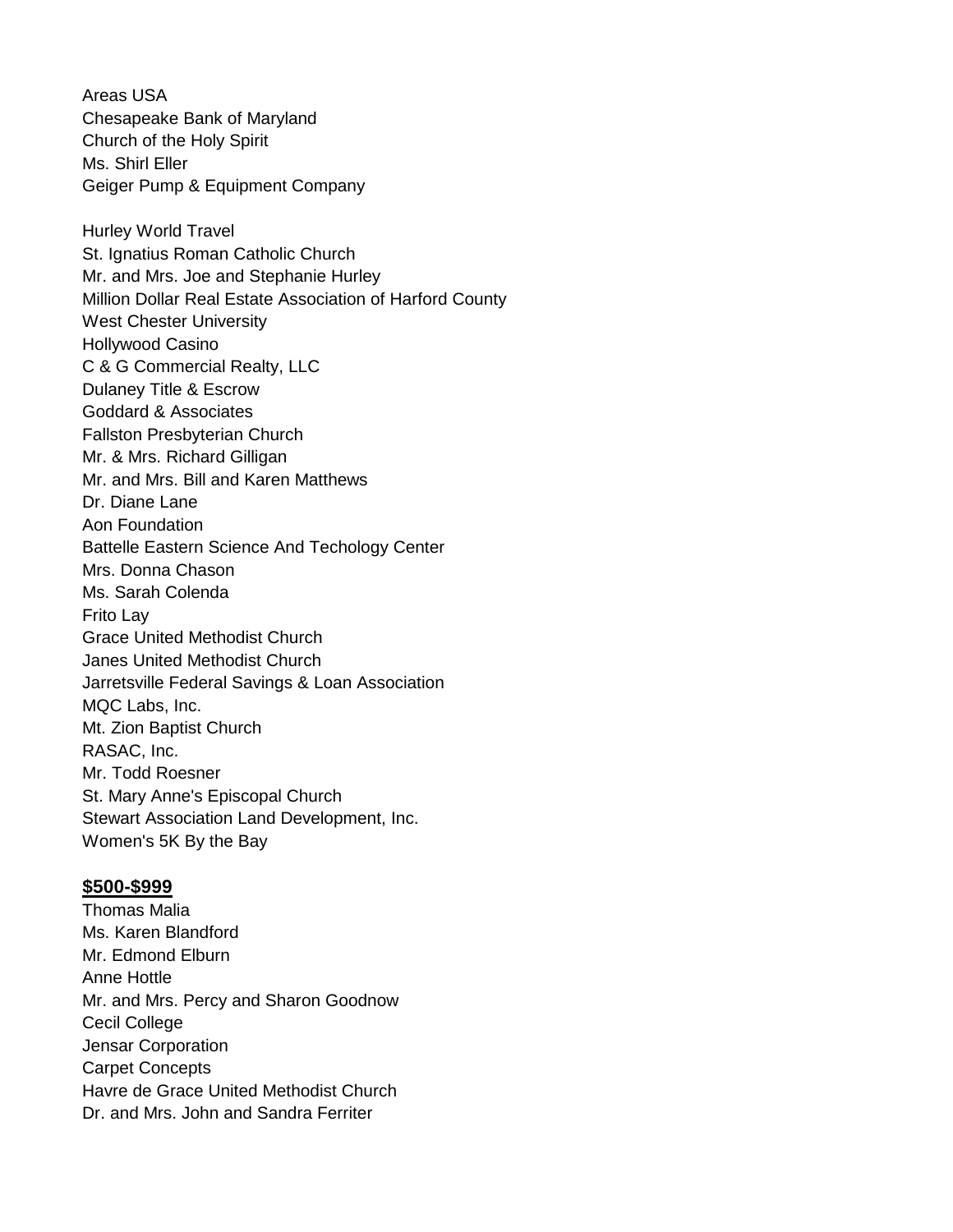Stewart Foundation Ms. Linda McLeod Mr. Stephen Kirchner Mr. Rodney Kornrumpf Brown, Brown & Young Chesapeake Bay Area Combined Federal Campaign Mr. and Mrs. Vito Mosca Bob Corbett Tools LLC Mr. John Brice C. Milton Wright High School Capital Finishes Chesapeake Professional Womens Network Computer Design Kitchen Center Mrs. Robin Gischel Tyson Gischel Dr. Leo Handerhan Harford Hammers Mrs. Linda Heilman Mrs. Elizabeth Jones Kelly & Associates Insurance Group Inc. Arthur Lee Mr. Thom Marston Mr. Anthony Mattern Miss Lydia Mattern Milby Company Mr. Bruce Miller Mr. Matthew Mullen Mr. Dan Packy Mr. and Mrs. Patricia and James Rosner West Nottingham Presbyterian Church

## **\$100-\$499**

Dr. Vijay Abhyankar **ACI** Ms. Barbara Albers Mr. Roy Albert Mr. Charles Alston Mrs. Barbara Antoshak Armstrong Mr. Chad Arrington Glenn Arrington Eddie Ayala B & C Tools, LLC Mr. and Mrs. Gary Barnoff Ms. Digna "Dee" Barretto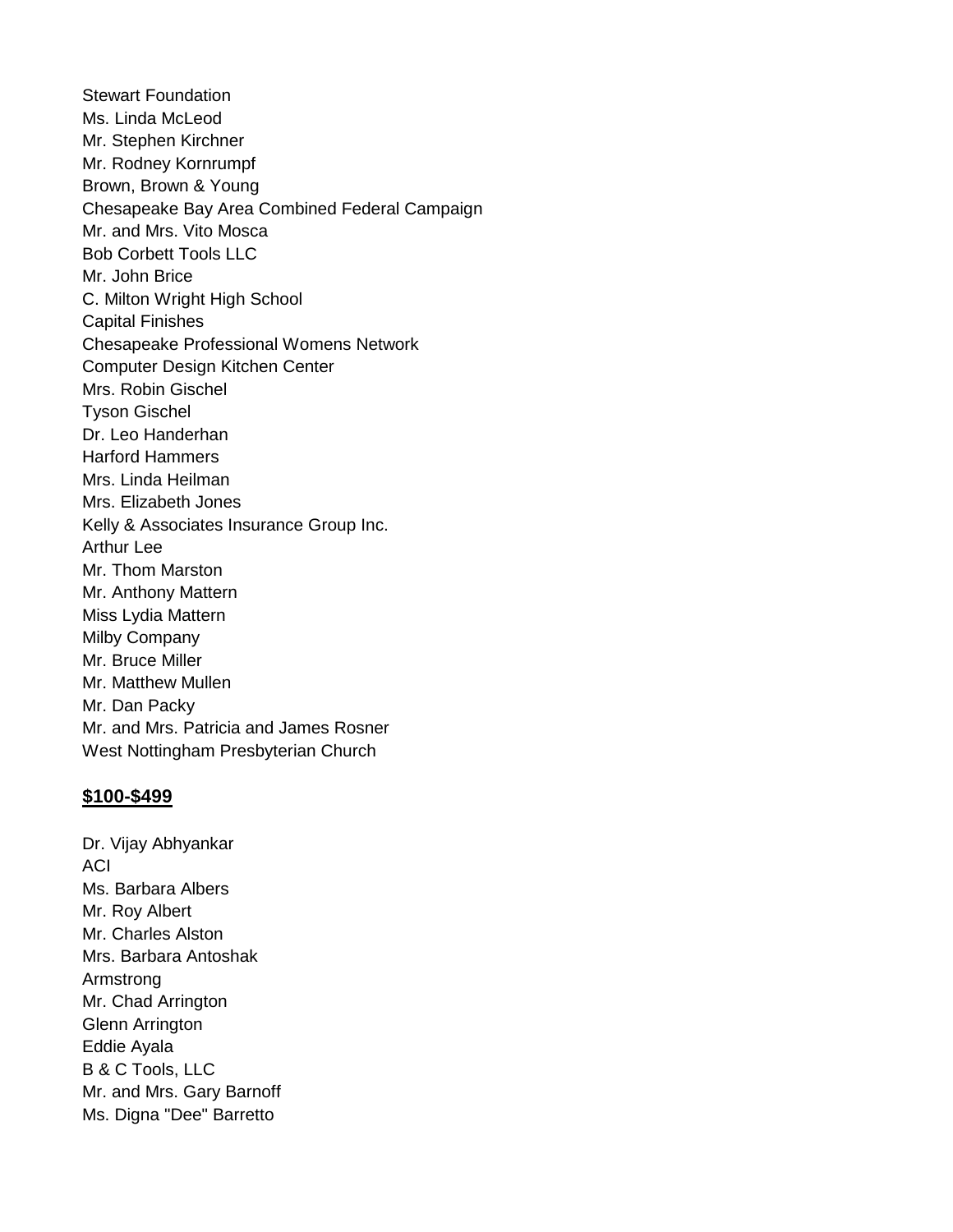Bell Truck and Auto Repair, LLC Mrs. Mary Bolt Boothe Brothers Ms. Nikki Bowen Christina Bracknell Ms. Heather Breysse Jill Breysse Mr. Hugh Buffington Jr. Mr. David Burja Ms. Sara Burley Ms. Maia Callum CFC of the National Capital Area Andrew Chabalowski Mr. Will Chaillou James Chason Mr. Dennis Chisholm Ms. Julie Chmura Clorox Company Foundation Mr. and Mrs. Robert & Diane Cody Cokesbury Memorial United Methodist Church Collins Collision and Auto Repair Connor Marketing Inc. Gerald Cook Corbin Fuel Costco Corporate Ms. Meg Cotton Ms. Patricia Cotton Mr. David Crisp Ms. Mary Lou Cunningham Dan Banks Company Mr. Donald Dangremond Mrs. Elizabeth Daniel Steven Davies Mr. Timothy Dawson Mr and Mrs. Jack Deal Dealer Rewards of Canada LLC Ms. Lou Ann Dent Mr. David Dixon Mr. and Mrs. Pearre Doetsch Mr. Roger Dorr Mr. and Mrs. James Dougherty Mrs. Anne Dulik Mr. Phil Eichensehr Employee Charity Organization of Northrup Grumman (ECHO) First Presbyterian Church of Bel Air Presbyterian Women/ First Presbyterian Church Frederick Ward Associates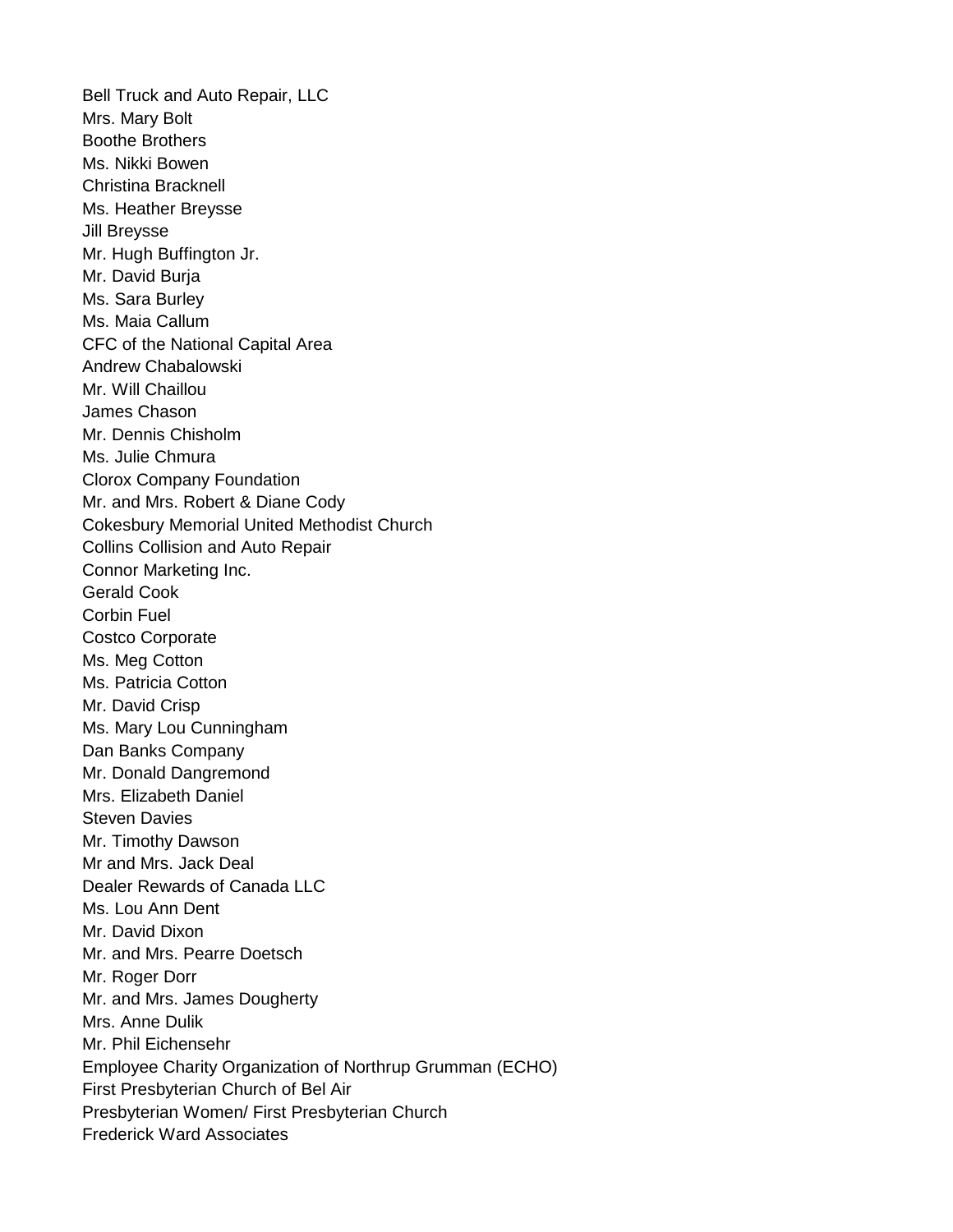Mr. and Mrs. Herbert and Patricia Freiberger Herbert Friedman Joseph and Amy Fuggi Ms. Janet Garinther Mr. Jason Gasior Thomas Gibson Mr. Darrell Gilmore Mr. and Mrs. Gary & Betty Gischel Mr. and Mrs. James and Marie Grant Grove Presbyterian Church Hammer Automotive Mr. and Mrs. John Happick Harford Business Network Healthy Harford Mr. and Mrs. Tom Hart Harud Family Living Trust Havre de Grace Lions Club Mr. Byron Hawley Beth Heerdt Ms. Colleen Helmlinger Mr. Kevin Heydt Highland Presbyterian Church Dalia Hirsch Holy Cross Episcopal Church Mr. John Howe Mr. Robert Hubbard Ms. Patricia Hunt Ice Castles LLC DBA Rita's Italian Ices J & H Tires, Inc. Kaizen Associates, Inc. DBA CertaproPainters of Northeast MD Kenneth & Nancy Kammerer Mrs. Anne Michelle Keesee Bill and Lois Kelly Joe Kelly Ms. Kristie Kenney Kerry Hochstein & Associates Ms. Jayne Klein Tim & Karen Knabe Deanne Knapp Steven Kroedel Dr. Daniel Lafontaine Ms. Megan Lally Mr. Lynn Larsen Dr. Gerald Lepone Linden Heights United Methodist Church Rosemary Logan Mr. and Mrs. Monroe and Ruby Manning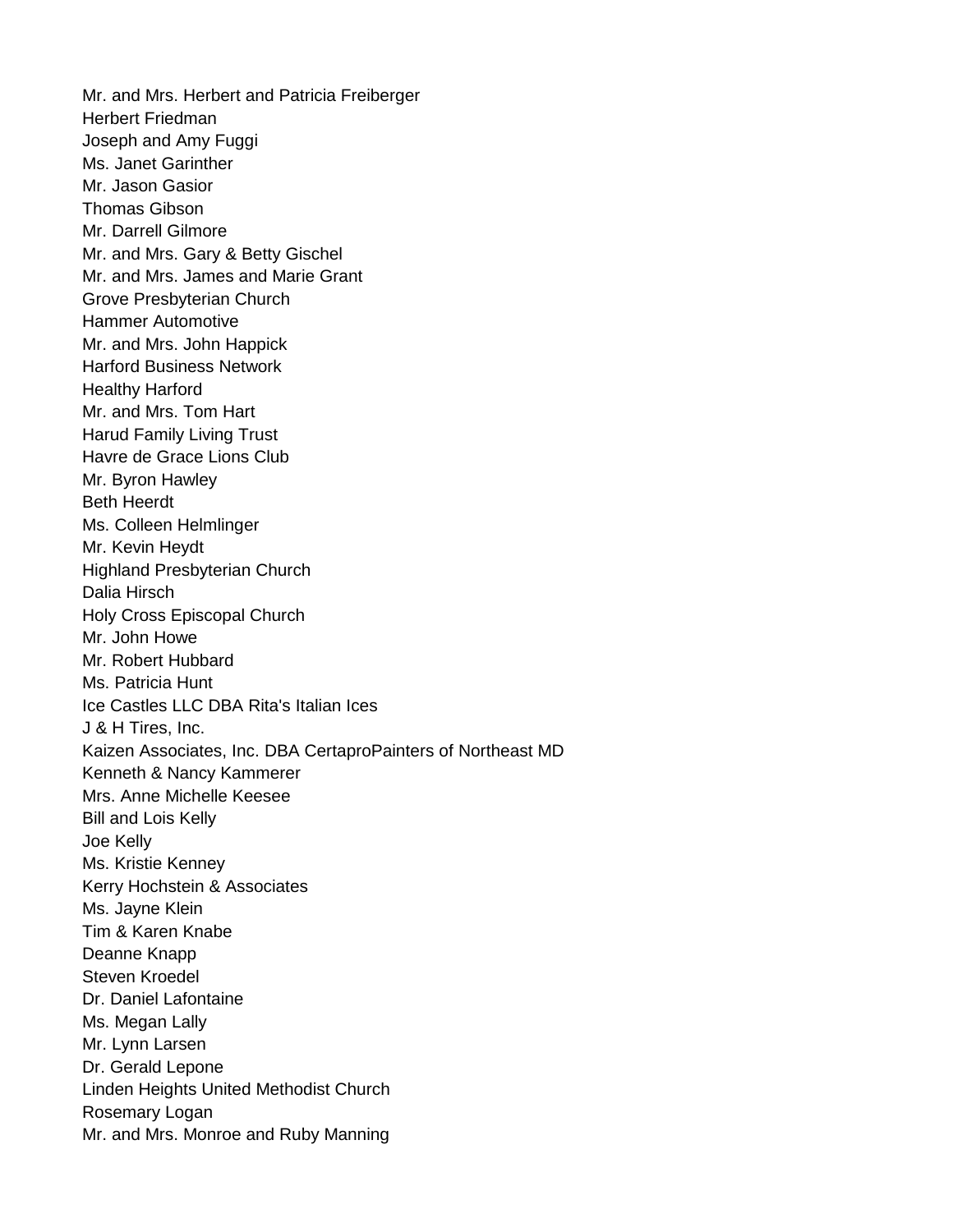Marine Repair Unlimited, Inc. Maryland Charity Campaign Mr. and Mrs. Chuck Masters MATCO Tools McComas Funeral Home Mr. Howard McComas IV Mr. and Mrs. Robert and Carol McCormack Mr. and Mrs. James and Judith McCormick Grace McDowell Media Works LTD Michaelann Meehan Eric Metz Mirage Medical Mr. John Moore Mr. and Mrs. Donald and Esther Moretz Mt. Tabor United Methodist Church Dr. and Mrs. Jack and Julie Newman Ms. Brianne Baccaro Norris Mr. John O'Neill Orems Garage, Inc PayPal Mr. Wayne Perry Mr. Jim Piccione Ronda Pitman Poor Boys Used Auto, Inc. Mr. Garrett Preisch Mr. and Mrs. Roger and Joan Preston Ms. JB Redding Ms. Mindy Costanzo-Romero Mr. Jim Rosner John G. Laura Rothenberg Haug Trust Mr. and Mrs. Richard and Susan Russell Ms. Susan Sanderson Mr. Ronald Sayers Ms. Claudia Scarborough Mr. John Schab Mr. and Mrs. Lou Sedlak Jr. Mr. Edward Shallock Snee, Mahoney, Lutche & Helmlinger P.A. Mr. Ed Steere Mrs. Nancy Stubbs Rev. Shannon Sullivan Mr. Lee Tayson Mr. Mike Thomas Mr. William Thomas Mr. and Mrs. Dwight Thomey Mrs. Terry Troy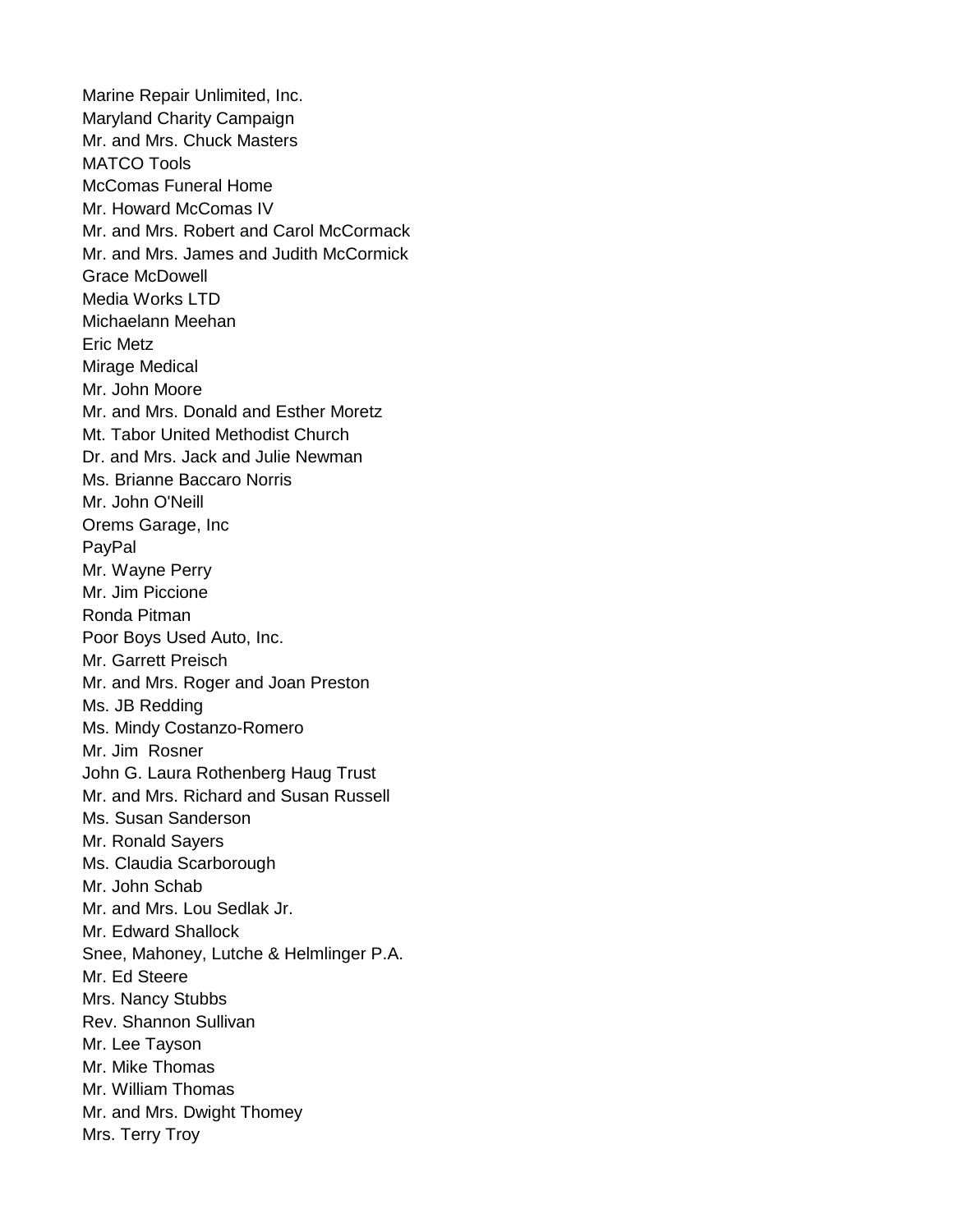**Truist** 

Mr. and Mrs. Larry and Emlagene Vande Kieft Mr. Raymond Wajbel Mr. and Mrs. Jeffrey Walsh Mr. John Walters Lynn Watkins Mr. Karl Weber William Wettig Ms. Joan Wiggins Mr. and Mrs. Joseph Yang Ms. Robin Young

#### **Under \$100**

Ms. Mary Binns Ms. Kathleen Borne Mrs. Suzanne Hennessy Greene Turtle Bel Air Mr. Ronald Baum Rob Kowalski United Way of Delaware Mr. Charles Delss Mr. and Mrs. John & Marianne Avalos Mr. William Adams Mr. Louis Brand Mr. and Mrs. Randy Brunkhorst William and Susan Buhlman Mrs. Linda Calabrese Mrs. Susan Capp Cary Chabalowski Mr. Charles Clow Mr. Adam Conover Mr. Edward Corcoran Joeseph and Kathleen Delaney Ms. Grace Dennis Episcopal Regional Council Harford County Joyce Erdman Ms. Monique Faulkner Mr. Craig Fleischmann Mr. and Mrs. Clarence Fry Ms. Laura Gagne Mr. Steven Gambrill Ann Garner Ms. Judy Herman Mrs. Kenneth Hess Mr. Ronald Huffman Mr. James Johnson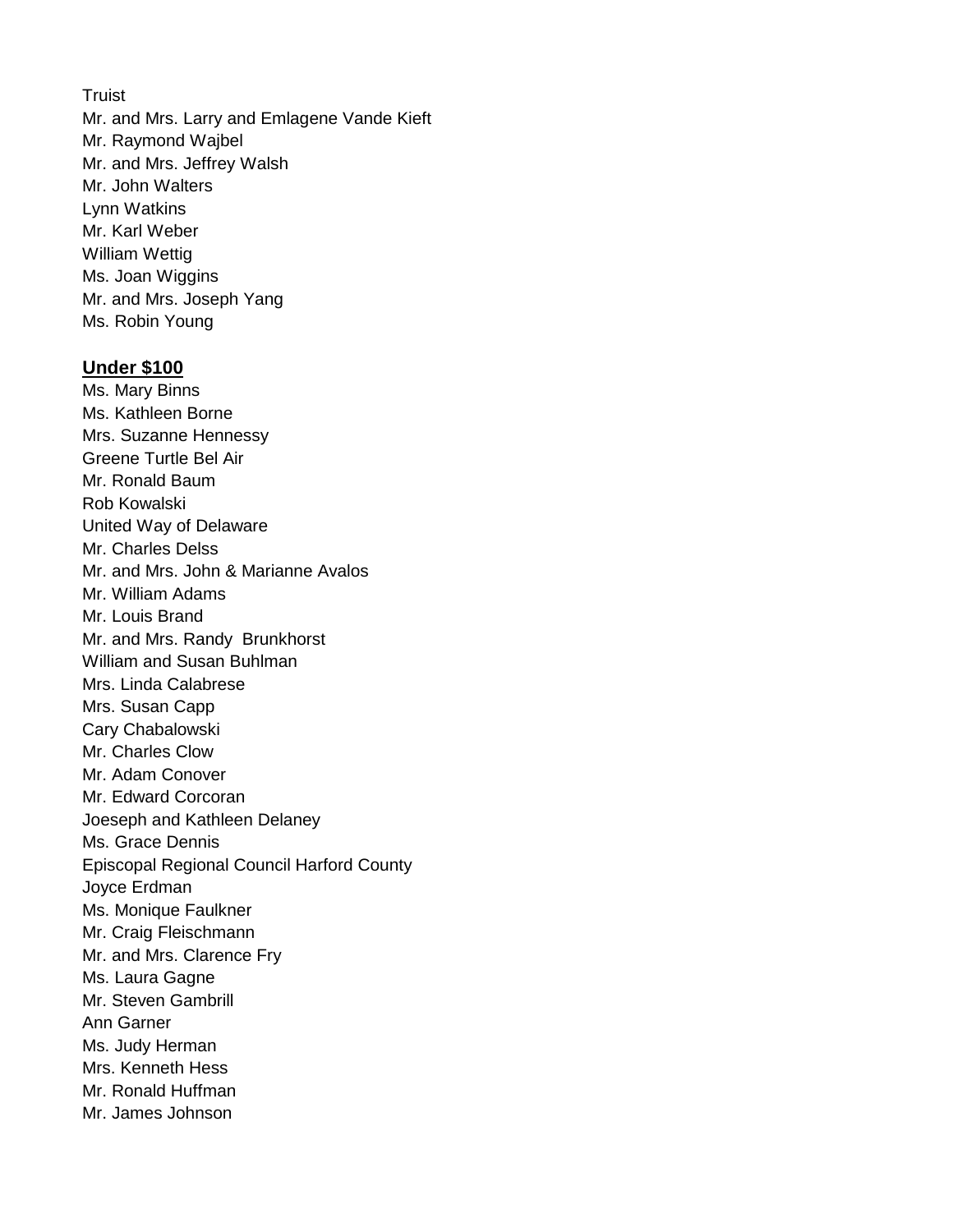Ms. Morgane Klareiche Adam Knabe Mr. John Krause lisa leonardo Pastor Brenda Lewis Mr. Mark Liguori Mr. Ryan Markoff Mr. Ian Matthews Mike Matthews Kathleen McLean Paul Nelson Ms. Marta Noe Mr. Scott O'Brien Mrs. Pam Parks Mr. Mark Rajkowski Eric Rebbert Ms. Bridget Reed Mr. and Mrs. Russell and Sandra Riddell Ms. Charlotte Robinson Mr. John Scab Ms. Barbara Scott Ms. Marion Sharkey Mr. Gregory Smith Dr. and Mrs. James and Taeyeon Song Mrs. Melissa Sylvester Mr. and Mrs. James Ulman Patricia Vaughan Mr. and Mrs. Geoffrey and Roxana Weir Mr. David Wenner Ms. Amanda Wilhelm James Wilhelm Ms. Anne Wood Mr. Norm Yost Mr. and Mrs. Lisa and Dan Young Patricia Stacey Exelon Corporation Mr. Chad Avalos Zebulon and Barbara Barbour Stephen Berkebile Ms. Deborah Engler Cara Middendorf Ms. Maureen Ramsey Ms. Mary Ellen Volkart Mr. Daniel Brulinski JK Group Mrs. Audra Kristiansen Ms. Diedre Martin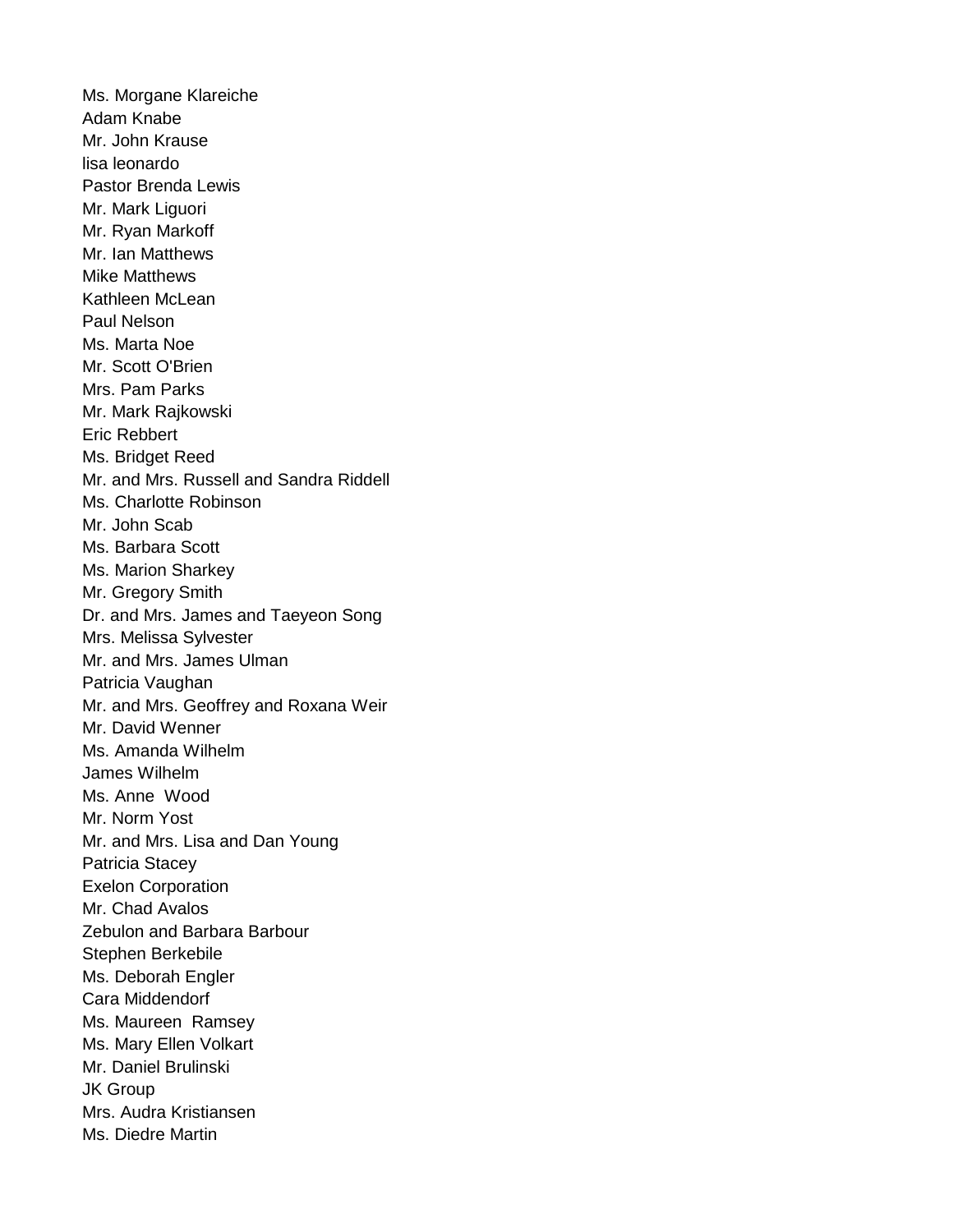GE United Way Campaign Anonymous Mr. Justin Huovinen Mr. Edward Kiley Mr. and Mrs. Kenneth and Arlene Uzmed Mr. and Mrs. Byron and Martha Banghart Dominique Bonhomme Mr. and Mrs. Robert and Joan Buckingham Brianne Young Ms. Donna Cannella Mr. John Ciccarone Ms. Wanda Cywinski Mr. Brian Czawlytko Mr. and Mrs. Barry and Margie Decker Mr. Richard Dewey Ms. Deborah Dugan Ms. Sharon Eisman Ms. Alisha Fullerton Mr. Daniel Harner Martin Hopkins Mr. Jeffrey Klima Mrs. Leonora Kirk Mr. Edwin Knepshield Mr. Bryon Knoble Mr. and Mrs. Calvin Langford Ms. Eleanor Lee Mr. and Mrs. William & Beth McCraken Ms. Tina Mike Jay Mohney Network for Good Tracy Newcomer Ms. Margaret Oberman Mr. and Mrs. Marion Parker Mr. Michael Parr Ms. Kellie Reynolds Ms. Shirley Roberson Mr. Chris Rossi Allan and Connie Skewers Leslie Steine Mr. and Mrs. William & Carol Thacker Mr. and Mrs. Joseph & Stephanie Tyrrell Mr. and Mrs. unkown Wright Michael and Tiffany Stephens Mrs. Caroline Adolph annekmason@hotmail.com Mr. and Mrs. Warren Ashbrook Mr. and Mrs. Manuel Diaz Sharon Epple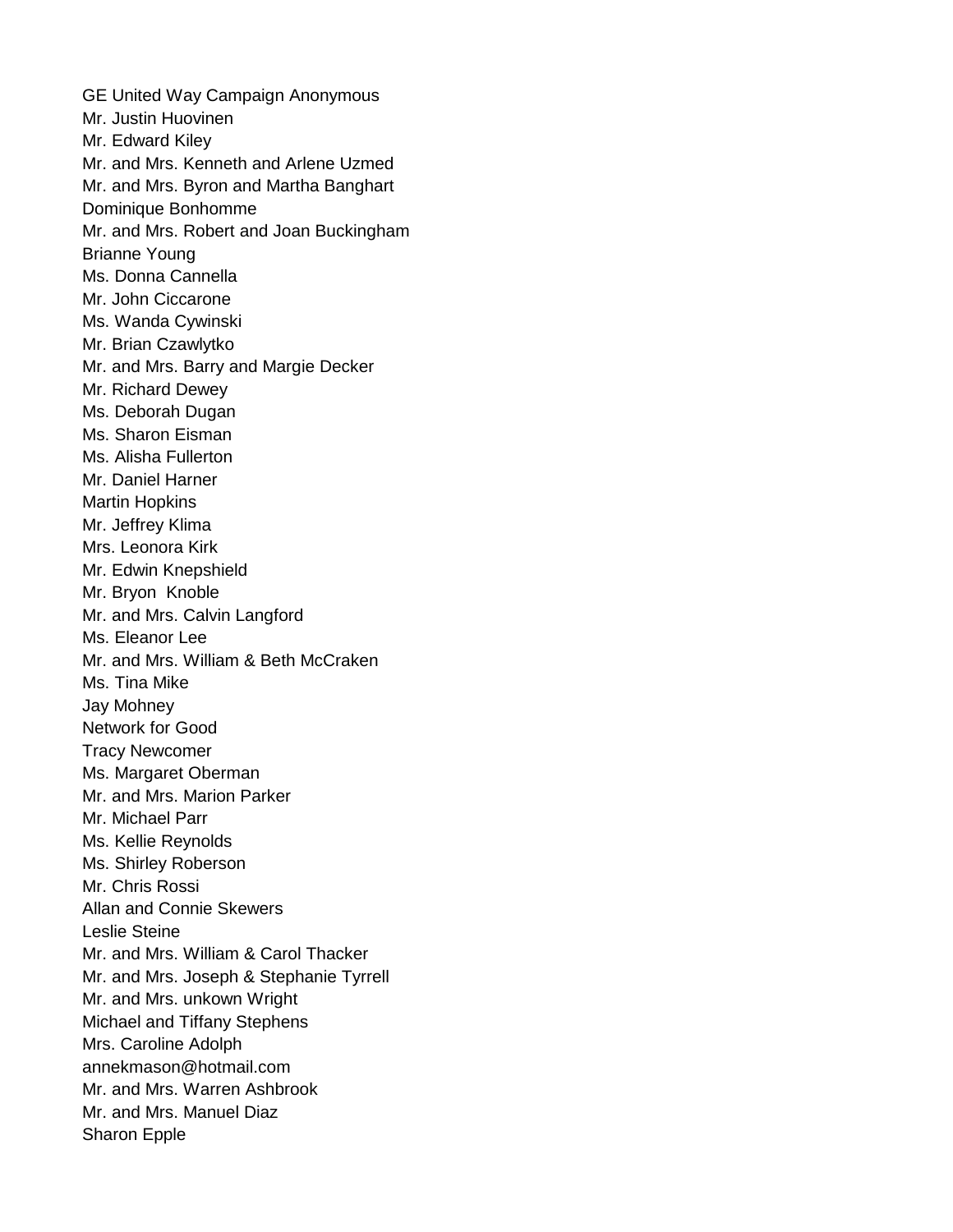Susan Gue Mr. and Mrs. Louis & Anita Killmeyer Ms. Jillian Lader Ms. Lisa Manfuso Mr. Keith Marchiano Karen Massaro Ms. Linda Scheeler Mr. and Mrs. Lewis and Clara Swift Mrs. Yvette Valentin Mr. Jeremy Van Dyke Randy Whiteford Mr. Christopher Zukowski Ms. Maureen Carey Ms. Laura Keller Carrie Patches Michael Buckley Mr. and Mrs. Leroy and Kristi Fleming Ms. Donna Hanley Ms. Kay Ibrahim Ms. Marge Bucharrd Mr. Daniel Dubell Mr. Sigmund Gast Rebecca Hottle Mr. Walt Pratt Mr. and Mrs. Stephen and Michelle Pupa Ms. Denise Riley Mr. and Mrs. Francis & Brenda Schonowski Ms. Maude Shields United Way of Greater Philadelphia and Southern New Jersey Mr. and Mrs. Robert & Marsha Wiggett Yourcause Corporate Employee Giving Program

#### **Build a House BBQ**

Areas USA MDTP, LLC Armstrong Ms. Karen Blandford Mr. Jeremy Bopst Cecil College Mr. David Crisp Mrs. Holly Crouse Timothy Dawson Ms. Carol Deel Mr. Roger Dorr Daniel Duncan Mr. Steven B Fulkrod Drs. Robert Gell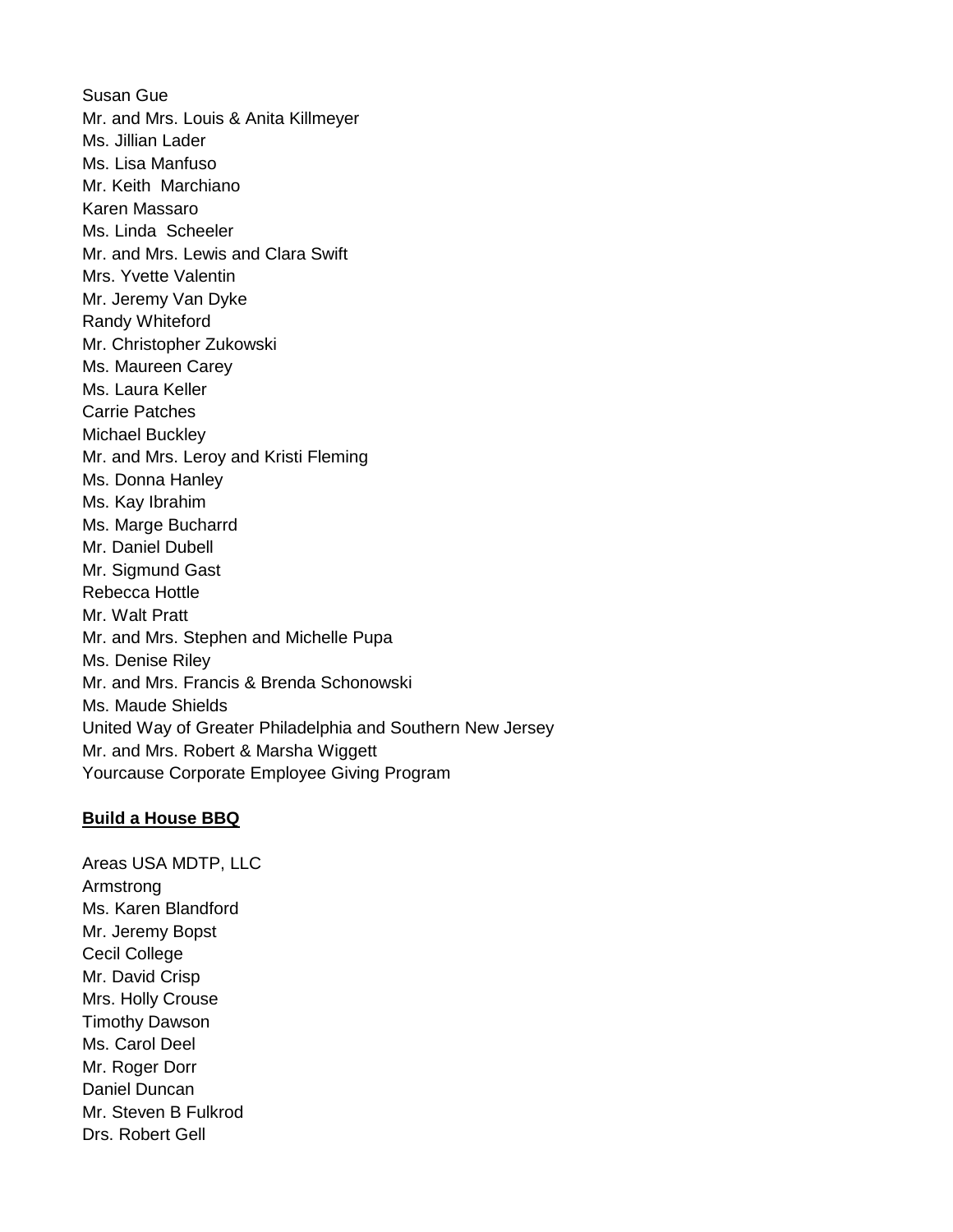Ms. Pat Gilligan Bonnie Grady John Happick Brian Heinbaugh Mrs. Kenneth Hess Mr. and Mrs. Courtney and Robin Hollar Anne Hottle Mr. and Mrs. Joe and Stephanie Hurley Theresa Jackson Mrs. Amalie Knabe Tim Knabe Mr. Rodney Kornrumpf Mr. Mike Lozinak Kathryn McKinney Cara Middendorf Mr. Bruce Miller Mr. John Moore Mrs. Phyliss Mosca Sharon Pelham Sharon Pelham Mr. Jim Piccione Mr. Mark Rajkowski Ritchie Brothers Auctions Union Hospital Mr. Victor Valentin Mr. and Mrs. Robert and Beatrice Ward

#### **GOLF 2017**

Anonymous APGFCU Armstrong William Atkinson Brown, Brown & Young Craig Carlson Ms. Julie Chmura Computer Design Kitchen Center Connor Marketing Inc. William Conway Corbin Fuel Ms. Meg Cotton Mr. and Mrs. Stephen & Margaret Cotton Mr. Charles Delss E.B.W Reality, LLC Ferrell Fuel Company, Inc. Dr. Dennis Fisher Mr. Frederick Gelhaus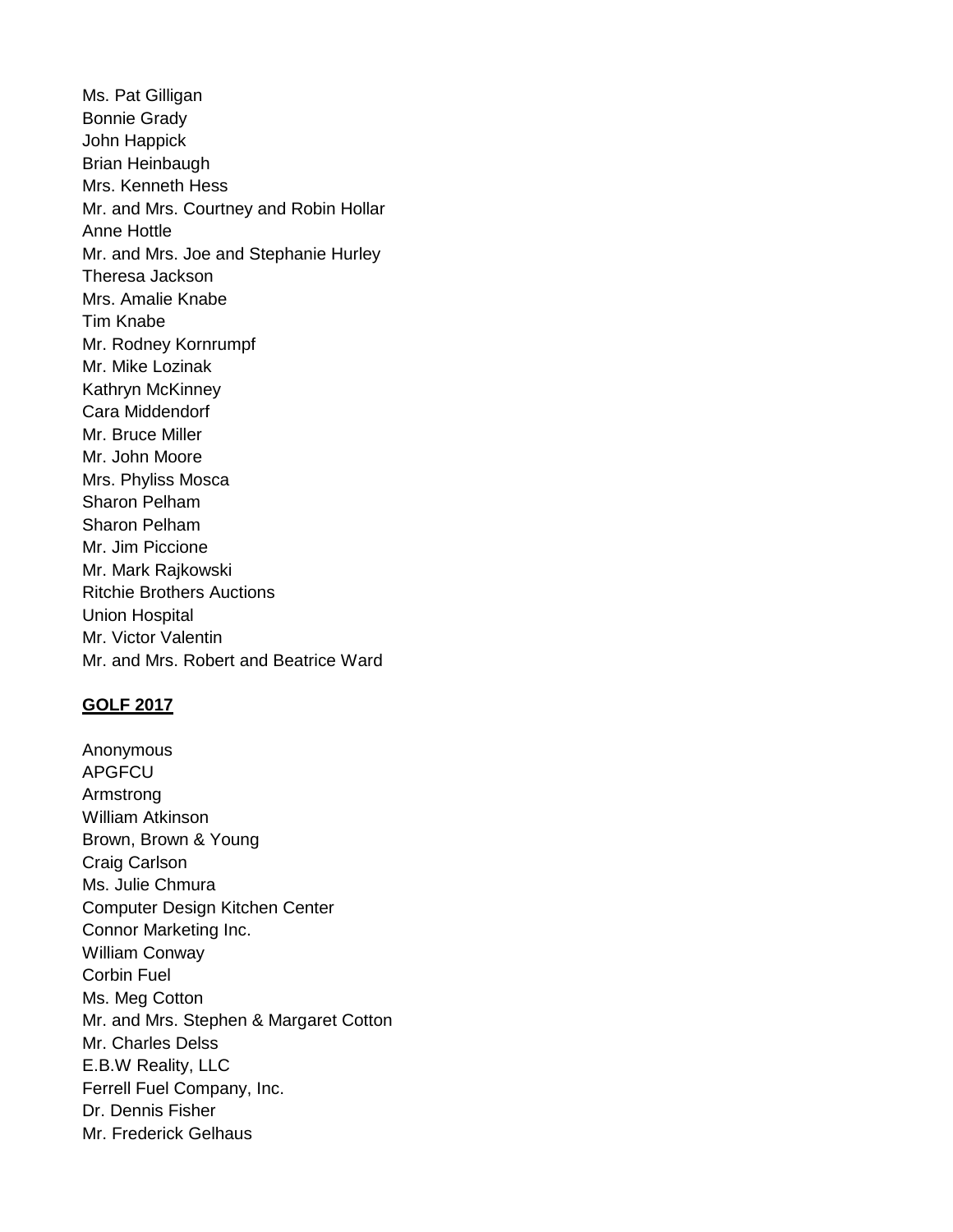Mr. Devin Gerhart Gold Medal Physical Therapy Mr. and Mrs. Charles Guido Mr. Byron Hawley Healthy Harford Hollywood Casino Hurley World Travel Co. Mr. Joe Iacchei J & H Tires, Inc. Jarrettsville Federal Savings & Loan Association Jensar Corporation Jones Junction Kaizen Associates, Inc. DBA CertaproPainters of Northeast MD Mr. and Mrs. John Kaniecki Kerry Hochstein & Associates Mr. Stephen Kirchner Klein's ShopRite of Maryland Mr. Rodney Kornrumpf Bill Kress Mr. Joseph Lopresti Harrison and Jane Marsteller Mr. Thom Marston Mr. and Mrs. Tony Meoli Mid-Atlantic Title, LLC hammel Tony Mignini Mirage Medical Tim Munson Mr. Len Parrish Mr. Michael Patchak Mr. and Mrs. Christopher & Tina Pine Mr. Mark Rajkowski Rosedale Federal Savings and Loan Association Rotary Club of Aberdeen Charities, Inc. S.C. Brunkhorst State Farm Insurance Mr. Michael Schaffer Sherwin Williams Mr. Lawrence Stevenson Ms. Judy Stewart T & E Tools, LLC Mr. and Mrs. Don Taylor The Columbia Bank The Harford Mutual Insurance Companies Doug Thompson True Colors Collision Unlimited Union Hospital W.R Grace & Co. Barry and Gail Watson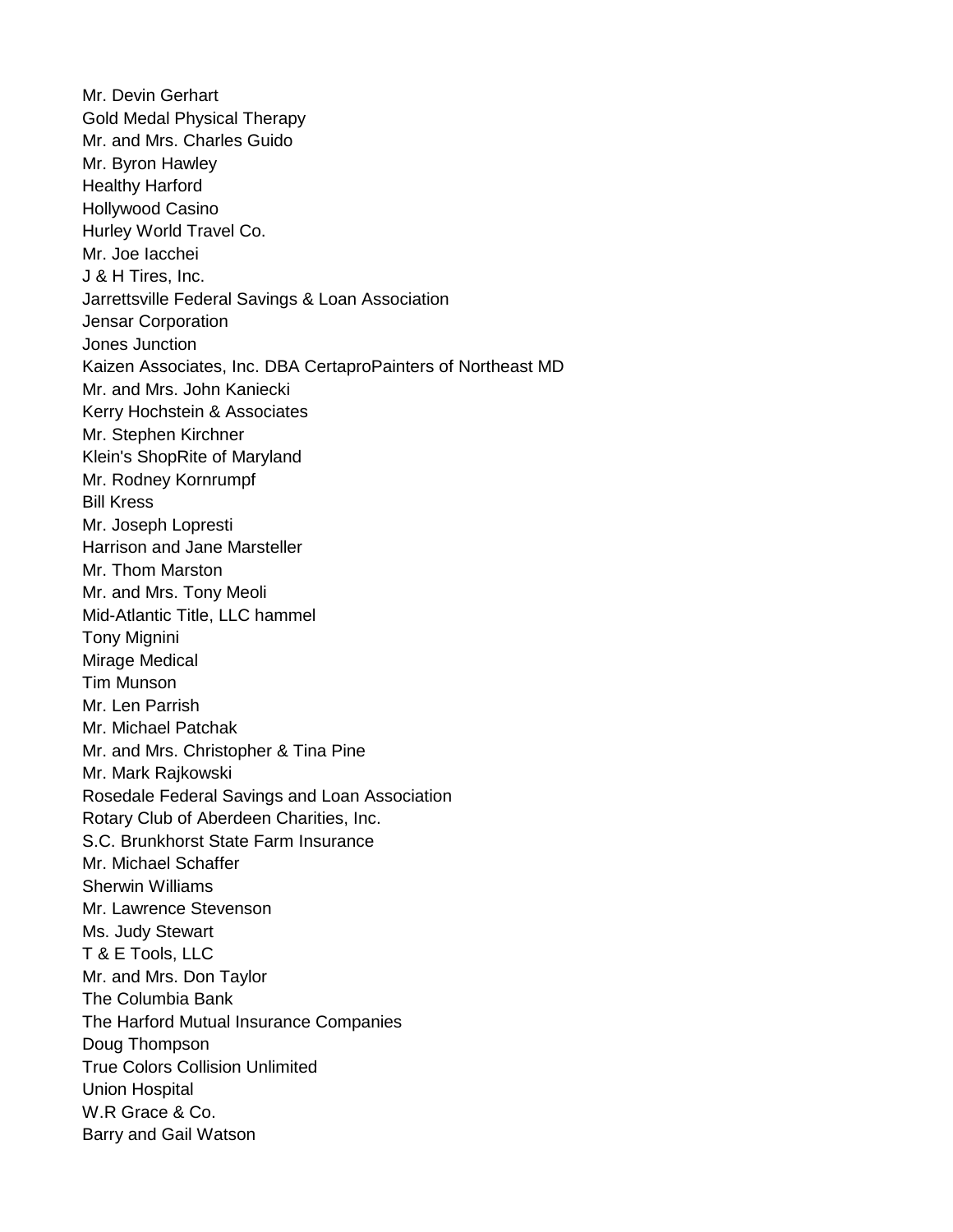## **Dream Builders Ball**

Ms. Barbara Albers APGFCU Areas USA MDTP, LLC Gary Barnoff Ms. Karen Blandford Mr. Jeremy Bopst C & G Commercial Realty, LLC Carpet Concept, Inc. Mr. and Mrs. Burnet and Lydia Chalmers Mr. Mark Coleman Mr. and Mrs. Curtis C. Coon Dan Banks Company, Inc Mr. Anthony DiPaula Dulaney Title and Escrow Dr. Ann Duncan Mrs. Marie Edmeades Mr. Phil Eichensehr Frederick Ward Associates Mr. Steven B Fulkrod Sara Garbarino Janet Garinther Ms. Pat Gilligan Tyson Gischel Goddard & Associates, LLC Mr. and Mrs. Charles and Dorothy Goddard Harford Community College Harford County Housing Agency Mrs. Peggy Hart Lisa Hershey Mrs. Kenneth Hess Jarrettsville Federal Savings & Loan Association Kelly & Associates Insurance Group, Inc. Mr. and Mrs. Tim Knabe Mr. Rodney Kornrumpf Ms. Shawn Kros Mr. and Mrs. Carl and Diana Lee Michaelann Meehan Milby Company Mr. Bruce Miller Mr. and Mrs. Joe and Janet Noone Mr. David Parker Plaza Ford Inc. Principio Furnace Foundation, Inc.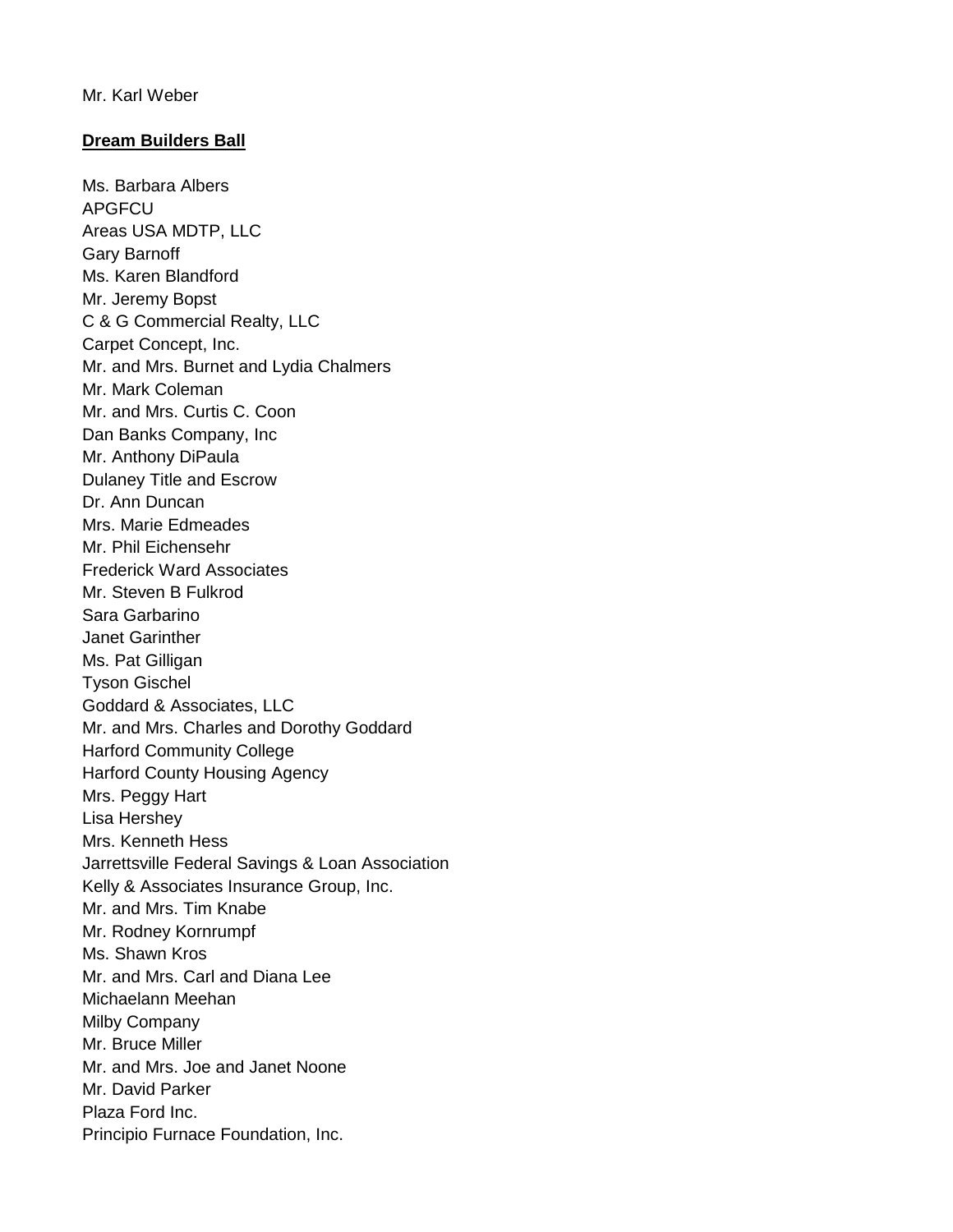Mr. Mark Rajkowski Rosedale Federal Savings and Loan Association Rotary Club of Aberdeen Charities, Inc. Gary Rubenstein Mrs. Laurie Shamblin Mrs. Amanda Sinchak Mrs. Francine Sinchak Mr. Charles Slusher The Harford Mutual Insurance Companies Mrs. Terry Troy Union Hospital **Wegmans** Marci Weigle Weyrich, Cronin & Sorra

#### **HFHS 2017 In Kind donations**

84 Lumber - Aberdeen About Town Limousine Service Ayd Transport B Fabulous Bel Air Road Supply Company Inc. BJ's Wholesale Club Mr. Jeremy Bopst Mr. Andrew Bredesen Mr. David Burja Cecil College Chesapeake Employers' Insurance Company Chesapeake Shredding Chick-Fil-A Mr. Bob Clingan Ms. Sarah Colenda Decisive Data Systems Mr. Charles Delss DiCocco Contractors Daniel Duncan Dunkin Donuts Duraclean Services, LLC Edward Dorn & Son Mr. Phil Eichensehr Einstein Brothers Bagels Energy Services Group Dr. Dennis Fisher Full Heart Soul-utions Full House Press and Marketing Habitat For Humanity International Ms. Deneen Henson